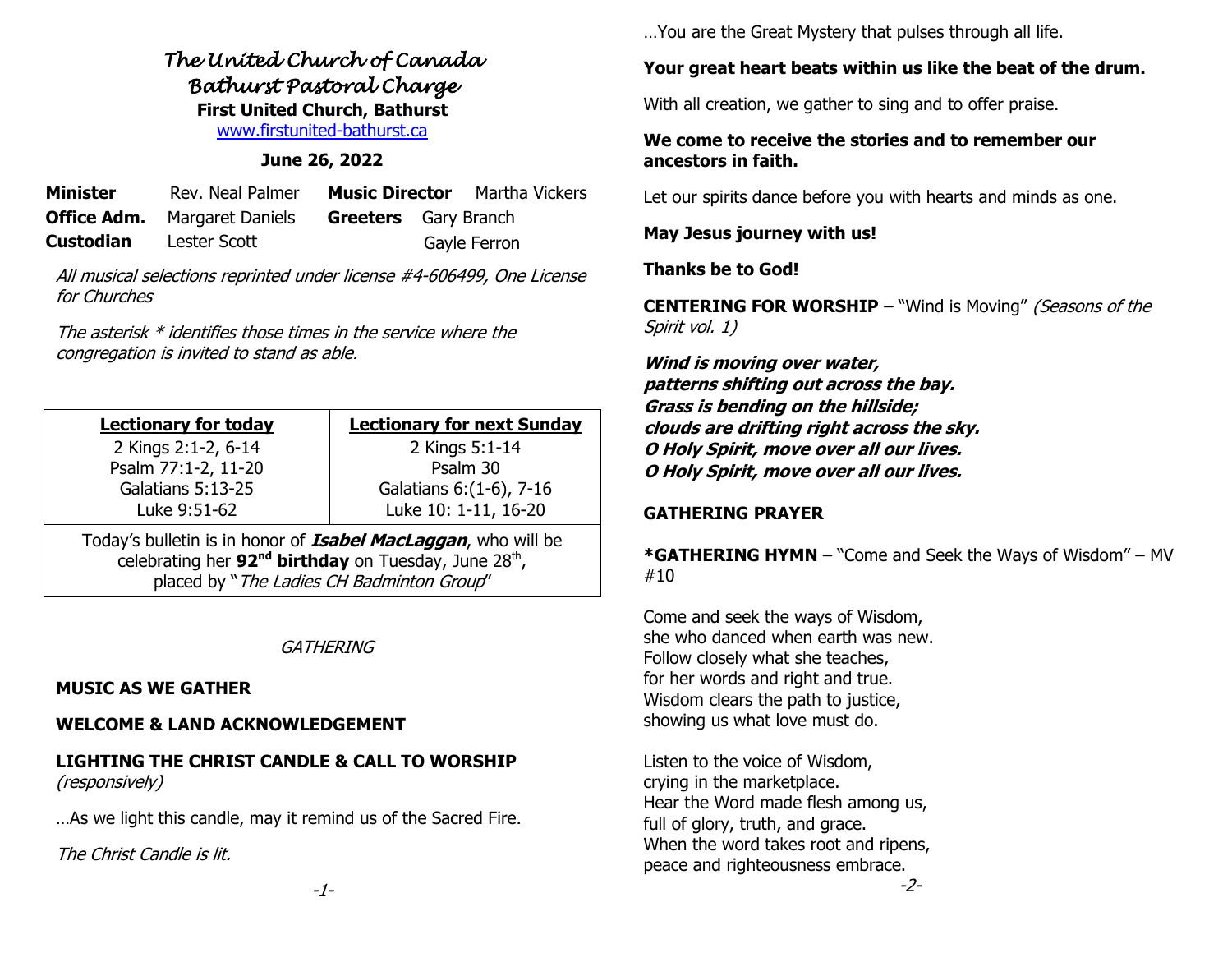Sister Wisdom, come, assist us; nurture all who seek rebirth. Spirit guide and close companion, bring to light our sacred worth. Free us to become your people, holy friends of God and earth.

## **PRAYER OF HUMILITY** (responsively)

…when the gifts seem thin, and we feel we can't find the way,

#### **whisper your presence, Holy One.**

…when the world is tough and our calling even tougher,

#### **whisper your presence, Holy One.**

…may we find a new daring within our souls,

**whisper your presence, Holy One.**

**WORDS OF ASSURANCE**

**\*GREETING ONE ANOTHER** (responsively)

The Peace of Christ be with you all.

**And also with you.**

**SHARING A STORY** (with those of all ages)

Luke 9:59-61

**\*SINGING A SONG** – "Sweetgrass and Candle" (by John Oldham)

Sweetgrass and candle, the peace pipe and bible, the stories of elders and beat of the drum; these are the symbols of hope, faith and justice. We gather in circle affirming we're one.

Welcome the stranger for he is our brother and she is our sister of mother earth. Care for creation for all life is sacred and we are united by vision's rebirth.

Join in the circle that will have no ending, for we are all equal and loved in God's sight. Praise the Great Spirit! We gather as family to sing of Love's freedom and dance with delight!

Welcome the stranger for he is our brother and she is our sister of mother earth. Care for creation for all life is sacred and we are united by vision's rebirth.

Sweetgrass and candle, the peace pipe and bible, the stories of elders and beat of the drum; these are the symbols of hope, faith and justice. We gather in circle affirming we're one.

# **ENGAGING**

#### **PRAYER FOR ILLUMINATION**

# **SCRIPTURE READINGS** *Wayne Lord*

Luke 9:51-62

2 Kings 2:1-2, 6-14

# **MESSAGE**

# **MOMENT OF SILENT REFLECTION**

**GIFT OF MUSIC** – "This Path We Walk" Emma Vickers (previously recorded July 5, 2020 at First United)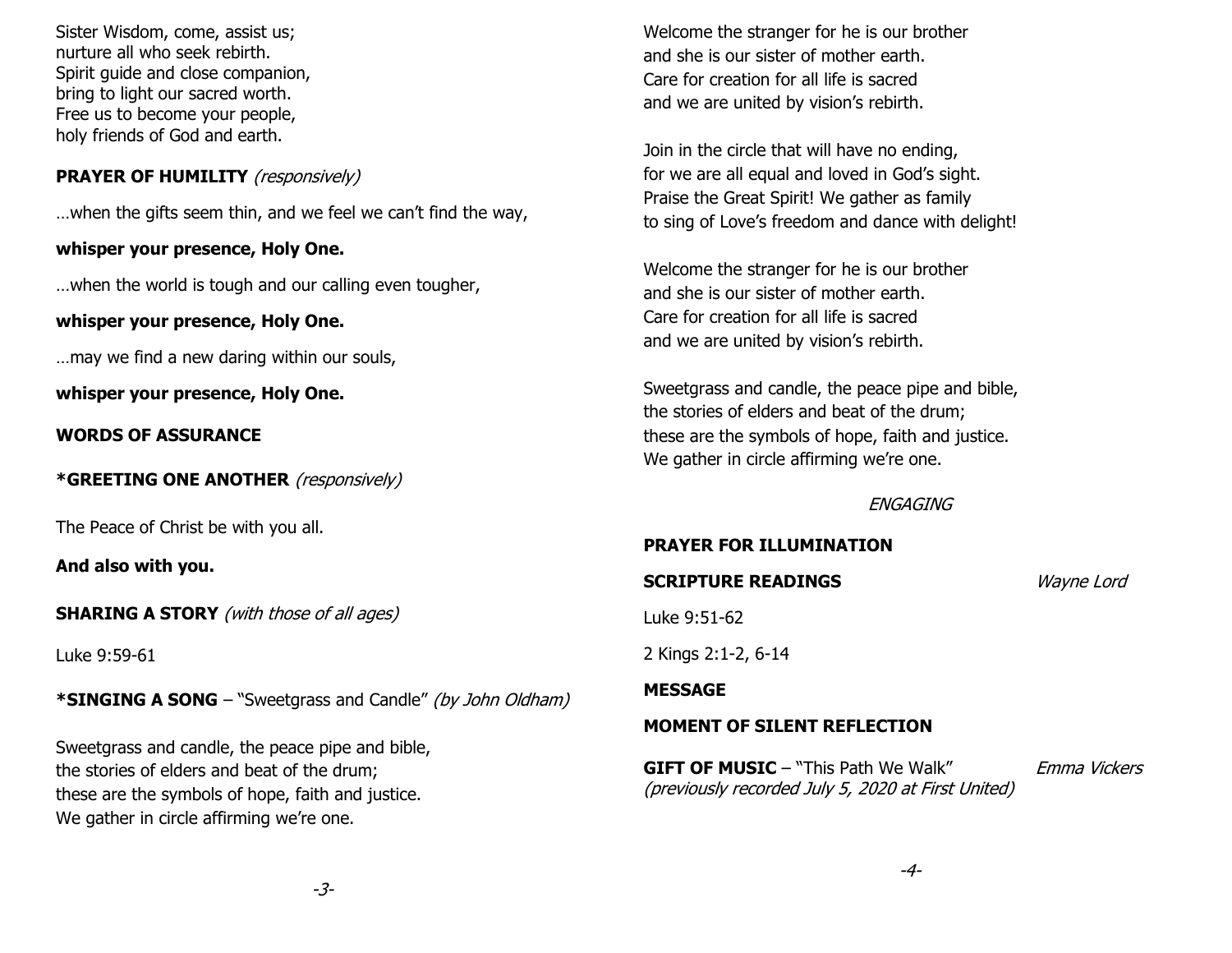RESPONDING

**MINUTE FOR MISSION** *Bev Murphy* 

#### **INVITATION TO THE OFFERING**

#### **\*OFFERING PRAYER** (in unison)

**Liberating One, we're set free so we can bind ourselves to the way of love. Enable us, we pray, to live in the Spirit. And may the spiritual fruits increase within and among us: love, joy, peace, patience, kindness, generosity, faithfulness, gentleness, and self-control. Amen**

#### **SHARING OUR CONCERNS**

#### **PRAYERS OF THE PEOPLE**

**THE LORD'S PRAYER** – VU #921 (in unison)

**Our Father, who art in heaven, hallowed be thy name, thy kingdom come, thy will be done, on earth, as it is in heaven. Give us this day our daily bread, and forgive us our trespasses, as we forgive those who trespass against us. And lead us not into temptation, but deliver us from evil: For thine is the kingdom, the power, and the glory forever and ever. Amen.**

GOING OUT (as Spirit people)

#### **ANNOUNCEMENTS**

#### **\*CLOSING HYMN** – "Make Me a Channel of Your Peace" – VU #684

Make me a channel of your peace: where there is hatred, let me bring your love; where there is injury, your healing power, and where there's doubt, true faith in you:

#### Refrain

O Spirit, grant that I may never seek so much to be consoled as to console, to be understood as to understand, to be loved as to love with all my soul.

Make me a channel of your peace: where there's despair in life, let me bring hope; where there is darkness, only light; and where there's sadness, ever joy.

#### Refrain

Make me a channel of your peace. It is in pardoning that we are pardoned, in giving to all that we receive, and in dying that we're born to eternal life.

#### \***BLESSING**

**\*CHORAL CLOSING** – "May the God of Peace" – MV #224

**May the God of peace and of all good, may the God of peace and of all good be always with you. Amen! May God's peace be with you. Amen!**

(The Christ Candle is extinguished.)

# **POSTLUDE**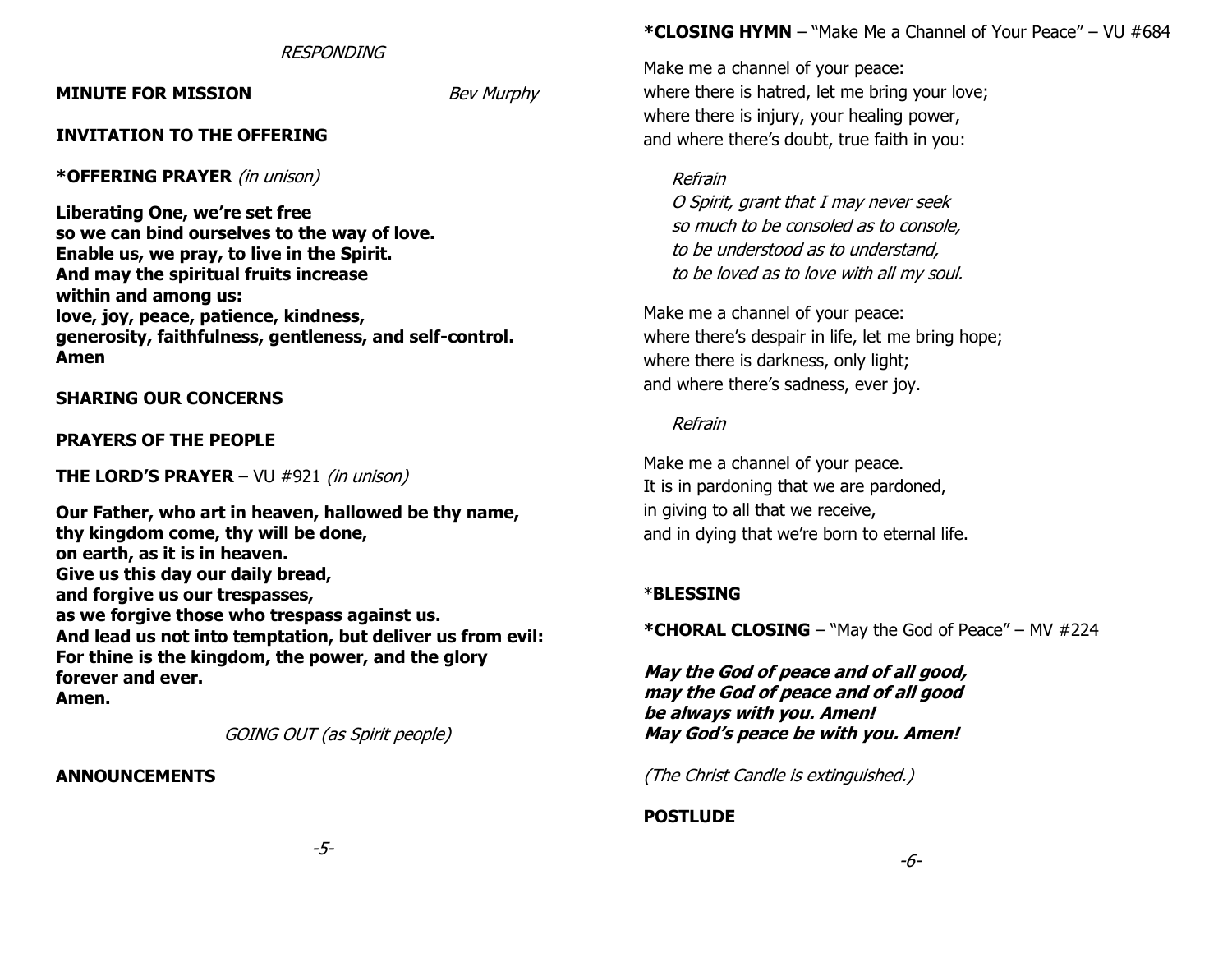# *Church News*

**The summer church office hours** are now in effect – open Monday to Thursday – 9 AM to 3 PM – closed on Friday.

**Peanut Butter Update** - As of June 23<sup>th</sup>, 2022, 171 jars of Peanut Butter has been collected to go to the Bathurst Volunteer Center and \$1,180 in cash donations has allowed us to purchase 234 jars that have been dropped off directly at the Centre. Peanut butter can be dropped off at the church office anytime during office hours. We have an additional \$125+ collected for the next group purchase. **Our goal is 900 jars for the year** and we currently have 405.

**Purses Plus** – The Community Outreach Sub Team extends thanks to all who generously contributed supplies to our new project. In fact, the response has been so positive that 4 deliveries have been made to Passage House & were received with gratitude.

Passage House currently has sufficient toys for children, but would appreciate books in both languages. They always need hand sanitizer along with baby supplies (wipes/diapers/shampoo/etc.). Thank you again.

Ways & Means Team will meet on Monday, June 27<sup>th</sup> at 9:00 AM in the Ruth Morrison Room.

**Community Outreach Team** will meet on Tuesday, June 28<sup>th</sup> at 10:00 AM in the Ruth Morrison Room.

# *Community News*

**The Pabineau First Nation** hosts an annual Pow-wow which is held at the "Flying Eagle Memorial Pow-wow Grounds" on July 8<sup>th</sup> to July  $10<sup>th</sup>$ . The public is welcome to join the festivities and are encouraged to join hundreds of Indigenous people as they joyfully celebrate their Indigenous culture. This public event is free to attend and, as always, an "alcohol and drug-free" event. For more information see the following website:

[https://pabineaufirstnation.ca/index.php/about/our-community/visit](https://pabineaufirstnation.ca/index.php/about/our-community/visit-pfn/pow-wow/)[pfn/pow-wow/](https://pabineaufirstnation.ca/index.php/about/our-community/visit-pfn/pow-wow/)

**St. George's Anglican Church** will be hosting the Hospitality Days Breakfast on Saturday, July  $16<sup>th</sup>$  from  $8:00 - 10:00$  AM. Tickets will be sold in advance at \$ 8.00 for Adults and \$ 4.00 for children under 12. To get your tickets contact the Church Office at 546-3225